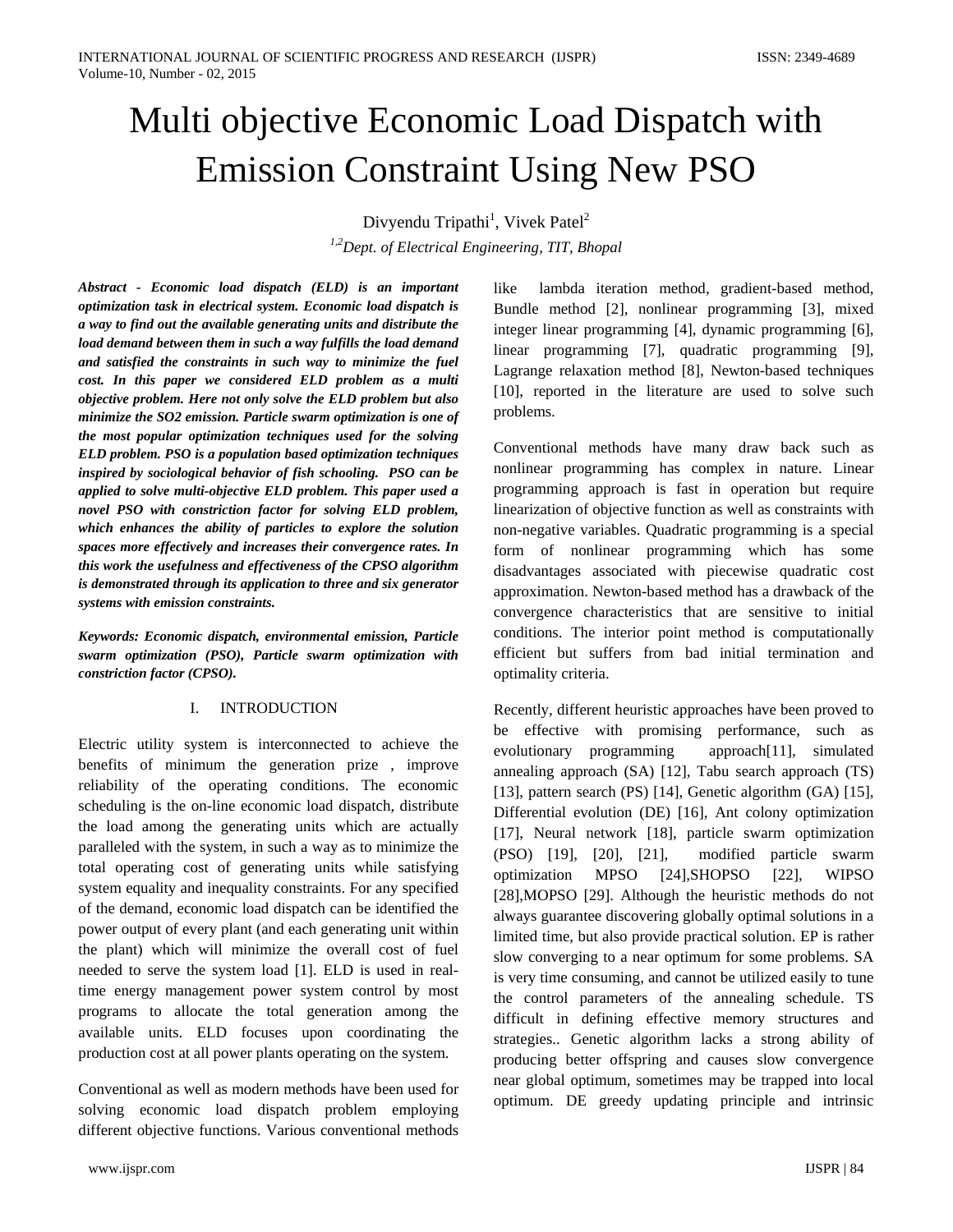INTERNATIONAL JOURNAL OF SCIENTIFIC PROGRESS AND RESEARCH (IJSPR) ISSN: 2349-4689 Volume-10, Number - 02, 2015

differential property usually lead the computing process to be trapped at local optima.

Particle-swarm-optimization (PSO) method is a populationbased Evolutionary technique first introduced in [21], and it is inspired by the emergent motion of a flock of birds probing for groceries. If it compare with other evolutionary technique like genetic approach, the PSO has comparable or even superior search performance with faster and more stable convergence rates. Now, the PSO has been extended to electrical power systems, NN and fuzzy logic system control.

The main objective of this study is to use of new PSO with constriction factor to solve the power system economic load dispatch as well as reducing the environmental emission. This new development gives particles more opportunity to explore the solution space than in a standard PSO.

The proposed method focuses on solving the economic load dispatch with emission constraint. The feasibility of the proposed method was demonstrated for three and 6 generating unit system. The results obtained by the proposed approach are compared with the results given in the literatures.

### II. PROBLEM FORMULATION

In this section, we shall formulate the optimization problems in power system economic load dispatch that have multiple non-commensurable objectives. In what follows, the performance indices together with the equality and inequality constraints pertaining to the power system optimization problems will be described.

### **Objectives**

# *A. Basic Economic Dispatch Formulation to minimize the fuel cost*

ED is one of the most important problems to be solved in the operation and planning of a power system the primary concern of an ED problem is the minimization of its objective function. The total cost generated that meets the demand and satisfies all other constraints associated is selected as the objective function.

The ED problem objective function is formulated mathematically in (1) and (2),

$$
F_T = Min f(F_i(P_i))
$$
 (1)

$$
F_i(P_i) = \sum_{i=1}^{n} a_i \times P_i^2 + b_i \times P_i + c_i \tag{2}
$$

Where,  $F_T$  is the objective function.

 $a_i$ ,  $b_i$  and  $c_i$  are the cost coefficients for the nth generating units..

#### *B. Minimization of Emission*

The emission function can be presented as NO*x*, SO2, etc.. this work consider only NO*x* emission. The amount of NO*x*  emission is given as a function of generator output and it is represented as given below.

The Emission equation of the ith generating unit is usually described as:

$$
E_i(P_i) = \sum_{i=1}^{n} d_i \times P_i^2 + e_i \times P_i + f_i \tag{3}
$$

Where  $d_i$ ,  $e_i$  and  $f_i$  are the emission co-efficient of the  $i_{th}$ unit.

So our final objective using emission constrained can be formulated as (4).

$$
P'_{i}(P_{i}) = F_{i}(P_{i}) + hE_{i}(P_{i})
$$
\n(4)

$$
h = F_{iMax} / E_{iMax} \tag{5}
$$

where,

$$
F_{iMax} = a_i P_{iMax}^2 + b_i P_{iMax} + c \tag{6}
$$

$$
E_{iMax} = d_i P_{iMax}^2 + e_i P_{iMax} + f_i
$$
 (7)

*Constraints*

In this work following constraints are consider

*1). Power balance constraints*

$$
\sum_{i=1}^{n} P_i = P_D \tag{8}
$$

Where,  $P_D$  is the total system demand.

### *2). Generator Limits*

There is a limit on the amount of power which a unit can deliver. The power output of any unit should not exceed its rating nor should it be below that necessary for stable operation. Generation output of each unit should lie between maximum and minimum limits.

$$
P_i^{min} \le P_i \le P_i^{max} \tag{9}
$$

Where, Pi is the output power of ith generator,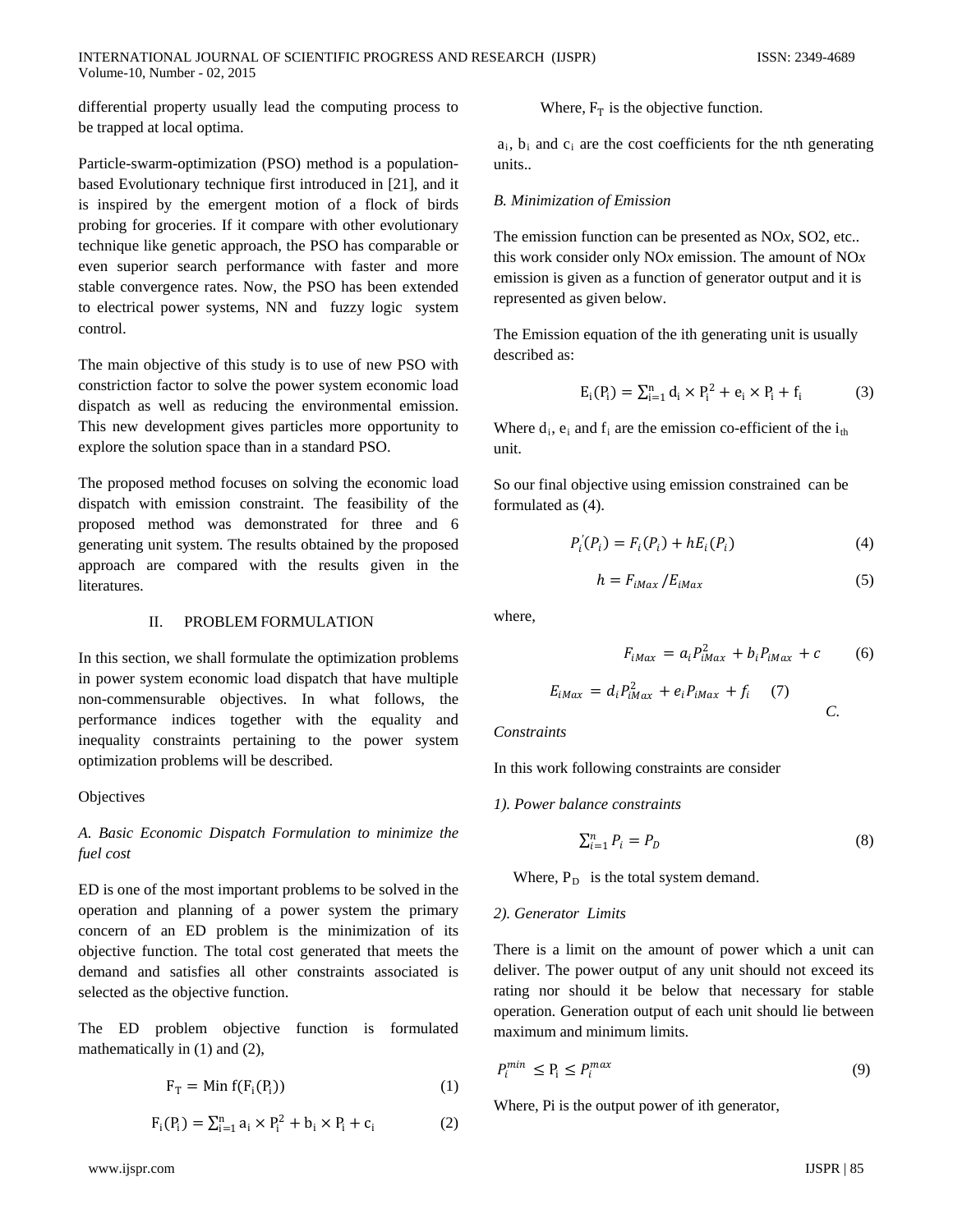$P_{i,min}$  and  $P_{i,max}$  are the minimum and maximum power outputs of generator i respectively.

## III. OVERVIEW OF SOME PSO STRATEGIES

## *A. Standard Particle Swarm Optimization (PSO)*

Particle swarm optimization was first introduced by Kennedy and Eberhart in the year 1995 [21]. It is an exciting new methodology in evolutionary computation and a populationbased optimization tool. PSO is motivated from the simulation of the behavior of social systems such as fish schooling. PSO is a powerful optimization approach which scatters particles randomly in the search space. The scatter particles called swarms. The particles update their positions using the velocity of particles. Position and velocity of the particles updated in a heuristic manner using guidance from particles' own experience and the experience of its neighbors.

The position and velocity vectors of the ith particle of a ddimensional search space can be represented as Pi=(pi1,pi2,………pid) and velocity of the particles is define as  $vi=(vi1, vi2, \ldots, vid)$ . We can evaluate post and gbest from the swarm represented as pbest=( p1best,p2best…..pibest), and gbest=(g1best,g2best……gibest).

Velocity and position of the particles is updates as follows

$$
V_i^{(K+1)} = WW_i^K + c_1 \text{Rand}_1() \times (\text{Pbest}_i - S_i^K) + c_2 \text{Rand}_2() \times
$$
  
(gbest - S\_i^K) (10)

$$
S_i^{(K+1)} = S_i^K + V_i^{K+1}
$$
 (11)

Where, Vik is velocity of individual i at iteration k,

k is pointer of iteration, W is the weighing factor,

C1, C2 are the acceleration coefficients,

Sik is the current position of individual i at iteration k,

Pbesti is the best position of individual i and

The coefficients c1 and c2 pull each particle towards paricle best nad global best positions. The value of c1 and c2 are selected in such a way so that particle cannot move from the search area. The term c1rand1 () x (pbest, -Sk1) is called particle memory influence or cognition part which represents the private thinking of the itself and the term c2Rand2( $\angle x$ (gbest – Sk1) is called swarm influence or the social part which represents the collaboration among the particles.

$$
W = W_{\text{max}} - \frac{W_{\text{max}} - W_{\text{min}}}{\text{iter}_{\text{max}}} \times \text{iter}
$$
 (12)

Where, Wmax is the initial weight, Wmin is the final weight, Iter max is the maximum iteration number and iter is the current iteration position.

# *B. Classical PSO*

In this section, for getting better solution the standard PSO algorithm, used classical PSO [23],[27],The constriction factor is used in this algorithm given as

$$
C = \frac{2}{|2 - \phi - \sqrt{\phi^2 - 4\phi}|}
$$
 (13)

Where,  $\varnothing$  is define as 4.1≤ $\varnothing$ ≤4.2

As  $\emptyset$  increases, the factor c decreases and convergence becomes slower because population diversity is reduced.

Now the update its velocity using (14).

$$
V_i^{(K+1)} = C[WV_i^K + c_1 \text{Rand}_1() \times (\text{Pbest}_i - S_i^K) + c_2 \text{Rand}_2() \times (\text{gbest} - S_i^K)]
$$
  
(14)

# IV. ALGORITHM FOR ELD WITH EMISSION DISPATCH PROBLEM USING CPSO

The algorithm for ED problem with ramp rate generation limits employing CPSO for practical power system operation is given in following steps:-

- o First selects the various constants
- o Randomly initialize the particles.
- o Similarly initialize the velocity of the particles randomly.
- $\circ$  Now set counter t=t+1.
- o Evaluating the fitness function for each particle according to the objective function.
- o Compare particles fitness evaluation with its pbest and gbest.
- o Updating velocity and position
- o Apply stopping criteria.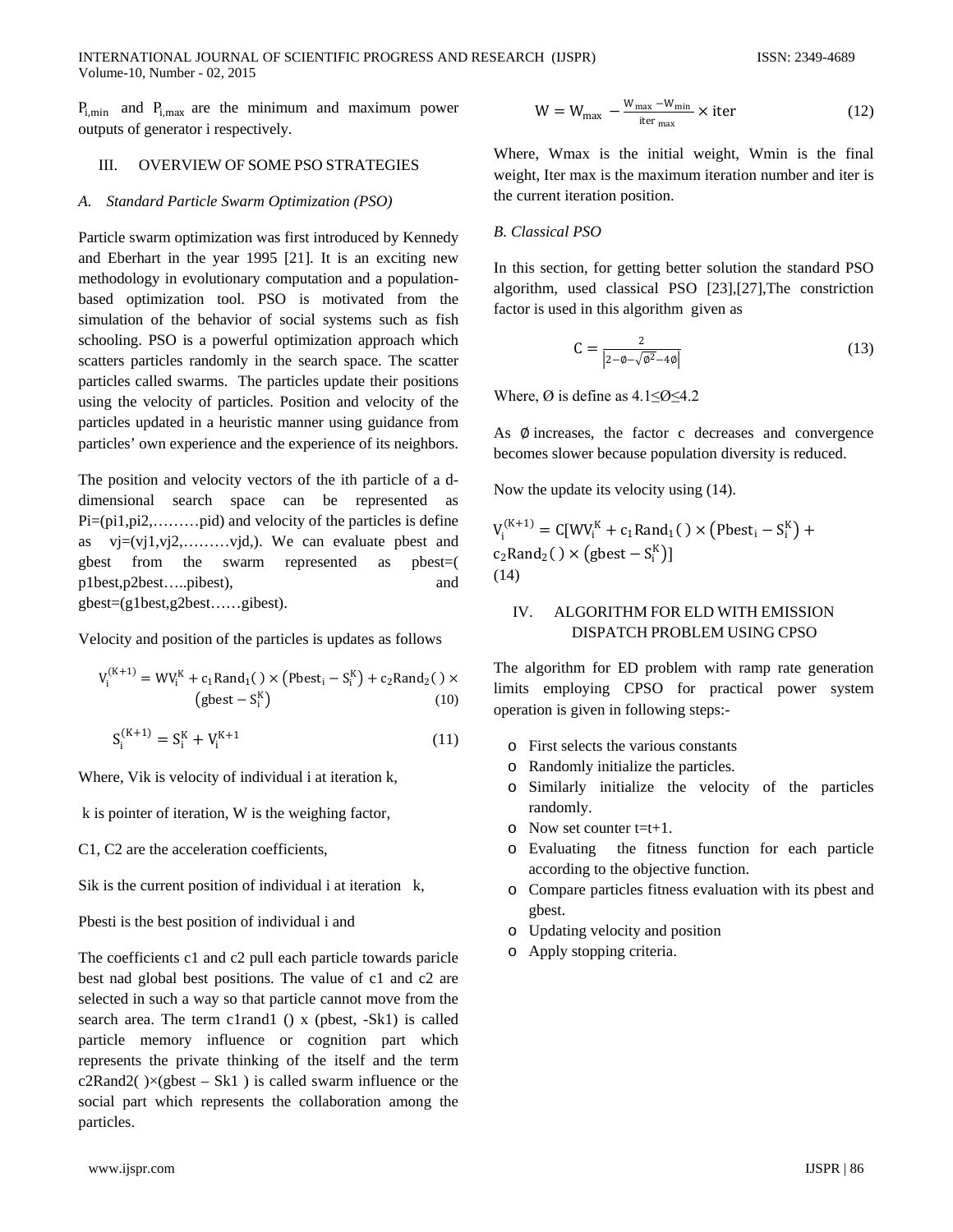# V. TEST DADA AND RESULTS

TEST DATA I: The first test results are obtained for 3-generator Systems in which all units with their Emission constraints. The unit characteristics data are given in Table I The load demand is 850 MW. The best solutions of the proposed PSO and CPSO.

| unit | $a_i$ | D.   | c.   | max | nmin | Di     | ei       | fi      |
|------|-------|------|------|-----|------|--------|----------|---------|
|      | 0.05  | 2.47 | 105  | 200 | 50   | .0126  | $-1.355$ | 22.983  |
| ∠    | 0.05  | 3.51 | 44.1 | 400 | 100  | .01375 | $-1.249$ | 137.370 |
| ັ    | 0.05  | 3.89 | 40.6 | 600 | 100  | .00765 | $-.0805$ | 363.704 |

| Table I: Capacity, cost coefficients and Emission Coefficient of 3 generator systems. |  |  |  |  |  |
|---------------------------------------------------------------------------------------|--|--|--|--|--|
|---------------------------------------------------------------------------------------|--|--|--|--|--|

| <b>Unit Power Output</b>  | <b>PSO</b> | <b>CPSO</b> |  |  |
|---------------------------|------------|-------------|--|--|
| P1(MW)                    | 145.73     | 144.8978    |  |  |
| P2(MW)                    | 338.45     | 340.9597    |  |  |
| P3(MW)                    | 549.7817   | 547.8717    |  |  |
| Power loss(MW)            | 183.043    | 183.7293    |  |  |
| <b>Total Power Output</b> | 1033.958   | 1033.7      |  |  |
| Total Cost(\$/h)          | 9842.228   | 9839.228    |  |  |

## Table II: Results of Three Unit System

TEST CASE II: The second test results are obtained for six-generating unit system in which all units with their Emission constraints. This system supplies a 1263MW load demand. The data for the individual units are given in Table III. The best solutions of the proposed PSO, CPSO are shown in Table IV.

Table III: Capacity, Cost Coefficients and Emission Coefficient of 6 Generator Systems

| Unit | $c_i$     | $b_i$    | $a_i$  | nmin | $\mathbf{m}$ | Di     | ei        |          |
|------|-----------|----------|--------|------|--------------|--------|-----------|----------|
|      | 756.79886 | 38.53973 | .15247 | 10   | 125          | .00419 | .32747    | 13.85932 |
|      | 451.32513 | 46.15916 | .10587 | 10   | 150          | .00419 | .32747    | 13.85932 |
| っ    | 1049.9977 | 40.15916 | .02083 | 35   | 225          | .00683 | $-.54551$ | .00683   |
|      | 1234.5311 | 38.30553 | .03556 | 35   | 210          | .00683 | $-.54551$ | .00683   |
|      | 1658.5658 | 36.32782 | .02111 | 130  | 325          | .00461 | $-.5116$  | .00461   |
| 6    | 1356.6592 | 38.27041 | .0179  | 125  | 315          | .00419 | $-.5116$  | .00461   |

Table IV: Results of 6 generating units

| <b>Uni tPower Output</b>  | <b>PSO</b> | <b>CPSO</b> |  |  |  |  |  |
|---------------------------|------------|-------------|--|--|--|--|--|
| P1(MW)                    | 493.24     | 471.66      |  |  |  |  |  |
| P2(MW)                    | 114.63     | 140.03      |  |  |  |  |  |
| P3(MW)                    | 263.41     | 240.06      |  |  |  |  |  |
| P4(MW)                    | 139.71     | 149.97      |  |  |  |  |  |
| P5(MW)                    | 179.65     | 173.78      |  |  |  |  |  |
| P6(MW)                    | 84.83      | 99.97       |  |  |  |  |  |
| Loss(MW)                  | 12.46      | 12.31       |  |  |  |  |  |
| <b>Total Power Output</b> | 1275.46    | 1275.31     |  |  |  |  |  |
| Total Cost(\$/h)          | 15489      | 15481.87    |  |  |  |  |  |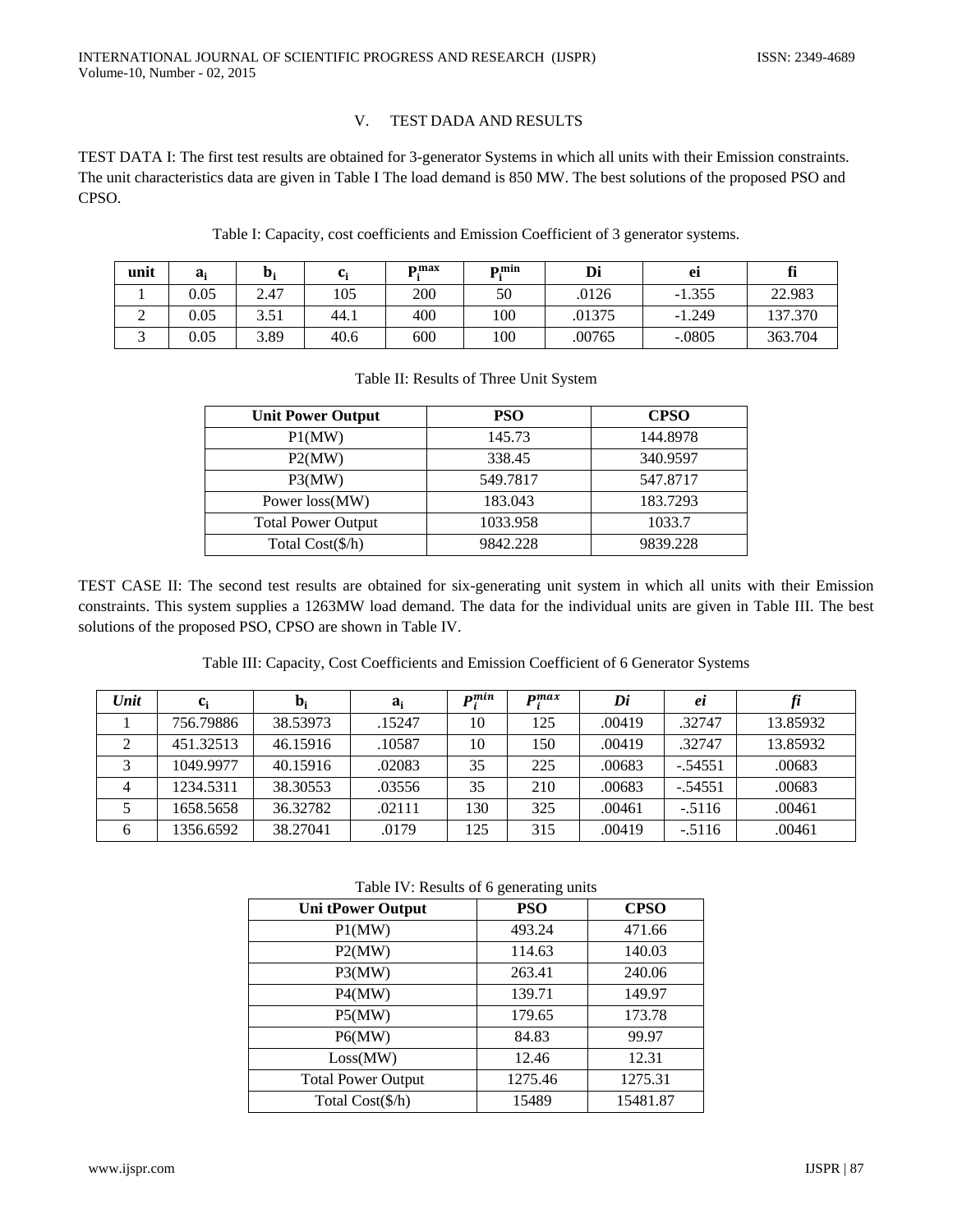To assess the efficiency of the proposed PSO and CPSO approaches in this paper, two case studies (3 and 6 thermal units or generators) of ELD problems with environmental emission were applied. The CPSO routine in this article is adopted using the Matlab Optimization Toolbox. All the programs were run on a 1.4-GHz, core-2 solo processor with 2GB DDR of RAM.

In each case study, 100 iteration were taken for each of the optimization. The constant used in this study was, acceleration coefficient used in this study are C1=C2=2,  $\alpha = 3.1 - 4.5$ , Wmax=0.9 and Wmin=0.4.

Fig.1, fig.2 and fig.3 show the improvement in each iteration for the three, six and fifteen generation unit system respectively.



 Figure.1. Fitness function of the conversion system for three generator system



Figure.2. Fitness function of the conversion system for six generator system

## VI. CONCLUSIONS

This paper introduces PSO and CPSO optimization to study the power system economic dispatch with ramp rate limit constraints. The proposed method has been applied to test case. The analysis results have demonstrated that CPSO outperforms the other methods in terms of a better optimal solution and significant reduction of computational time. However, the much improved speed of computation allows

for additional searches to be made to increase the confidence in the solution. Overall, the CPSO algorithms have been shown to be very helpful in studying optimization problems in power systems.

#### **REFERENCES**

- [1] M.E. EI- hawary & G.S. Christensen, "Optimal economic operatiom of Electrical power system," New York,Academic,1979.
- [2] Mezger Alfredo J & Katia de Almeida C, "Short term hydro thermal scheduling with bilateral traction via bundle method," International Journal of Electrical power & Energy system 2007, 29(5), pp-387-396.
- [3] Martinez Luis Jose, Lora Trancoso Alicia & Santos Riquelme Jesus, "Short term hydrothermal coordination based on interior point nonlinear programming and genetic Algorithm,"IEEE porto power Tech Confrence,2001.
- [4] M. Gar CW, Aganagic JG,Tony Meding Jose B & Reeves S, "Experience with mixed integer linear programming based approach on short term hydrothermal scheduling," IEEE transaction on power system 2001;16(4),pp.743-749.
- [5] K.Ng and G.Shelbe, " Direct load control –a profit-based load management using linear programming," IEEE transaction on power system,vol.13,no.2,1998,pp.688-694.
- [6] Shi CC, Chun HC, Fomg IK & Lah PB., " Hydroelectric generation scheduling with an effective differential dynamic programming algorithm," IEEE transaction on power system 1990,5(3),pp.737-743
- [7] Erion Finardi C, silva Edson LD, & Laudia sagastizabal CV., "Solving the unit commitment problem of hydropower plants via Lagrangian relaxation and sequential quadratic programming," Computaional & Applied Mathematics 2005,24(3).
- [8] Tkayuki S & Kamu W., " Lagrangian relaxation method for price based unit commitment problem," Engineering optimization taylor Francis 2004,pp. 36-41.
- [9] D.I. sun, B.Ashley,B.Brewer,A.Hughes and W.F. Tinney, " Optimal power flow by Newton Aproach," IEEE transaction on power system, vol.103,1984,pp.2864-2880.
- [10] A.Santos and G.R. da Costa, "Optimal power flow by Newtons method applied to an augmented Lagrangian function," IEE proceedings generation, Transmission & distribution, vol.142,no.1,1989,pp.33-36.
- [11] Nidhul Sinha, R.Chakrabarti & P.K. Chattopadhyay, " Evolutionary programming techniques for Economic load Dispatch," IEEE transactions on Evolutionary Computation, Vol.7 No1,2003, pp.83-94.
- [12] K.P. wong & J. yuryevich, "Evolutionary based algorithm for environmentally constraints economic dispatch," IEEE transaction on power system , vol.13,no.2,1998,pp.301-306.